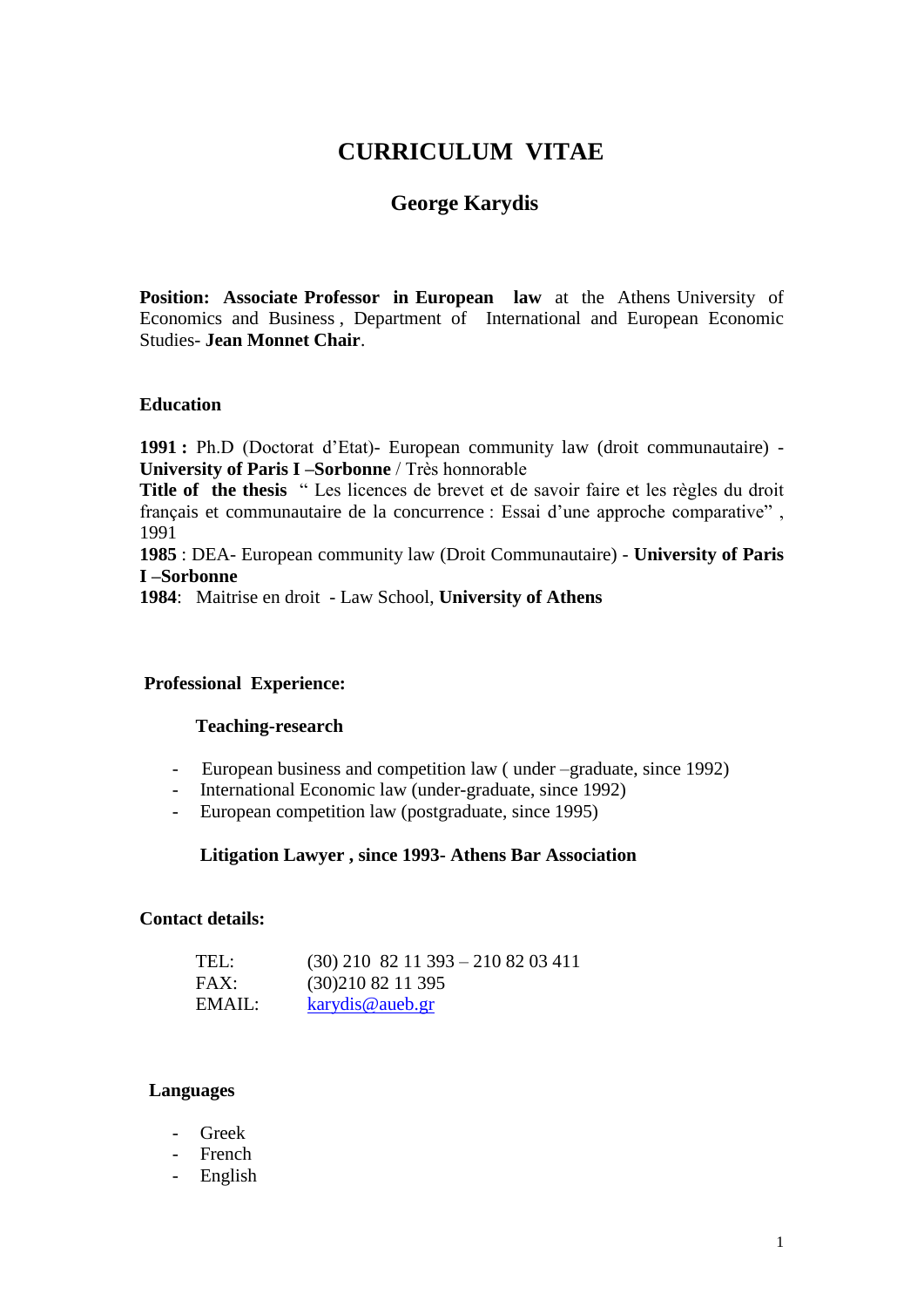## **Publications**

## **1. Publications in French & English Journals**

 « Regulation 1400/2002 and access to technical information : Necessity of convergent interpretation with the principles established by the relevant case law», With N. Zevgolis**, ECLR** 2009, pp. 95-101

- « Le principe de l"opérateur économique privé, critère de qualification des mesures étatiques, en tant qu"aides d"Etat, au sens de l"article 87 par . 1 du traité CE », Revue Trimestrielle de droit Européen **(RTDE)** 39 (3), pp.389- 413
- « L"ordre public dans l"ordre juridique communautaire: Un concept à contenu variable », Revue Trimestrielle de droit Européen, **( RTDE)** 38,(1),pp.1-26
- « Le Juge Communautaire et la préservation de l`identité culturelle nationale » Revue Trimestrielle de droit Européen **(RTDE**), 30 (4) pp.551-560.
- « The legal regulation of public energy markets in Greece» **Oil and Gaz Law and Taxation Review**,Vol.14,(6),1994, pp.215-219
- « Le contrôle des concentrations entre entreprises en vertu du règlement 4064-89 et la protection des intérêts légitimes des tiers » ,**Cahiers de droit Européen (CDE)**, No. 1,2,1997, pp.81-139
- « Les procédures d"urgence devant la Commission (Concurrence,marchés publics,aides d"Etat) » , **Journal des Tribunaux-Droit Européen**, No 36,1997, pp.25-35.

 «Les systèmes de distribution des produits et les problème des importations parallèles en droit communautaire: Essai d"une approche de synthèse » , **Revue du marché Unique Européen,** 2, 1999, pp.107-144

 « Le régime juridique de la plainte en droit communautaire de la Concurrence des aides d"Etat », **Revue Européenne de droit public**,11,1999 ,pp.148-183

« Liberalization on the Greek electricity sector following directive 96/92» (With Delicostopoulos Konstantin),**Oil and Gas Law and Taxation Review** 1999,1, pp.20-28

"L"ordre public dans l"ordre juridique communautaire:Un concept à contenu variable" **RTDE, 2002,** 38, (1) , pp.1-26

 **«** Le principe de l" "opérateur économique privé", critère de qualification des mesures étatiques, en tant qu"aides d"Etat, au sens de l"article 8 par. 1 du traité CE, **RTDE 2003, 39 (3),** pp.389-413

" Regulation 1400/2002 and access to technical information: Necessity of convergent interpretation with principles established by the relevant case law"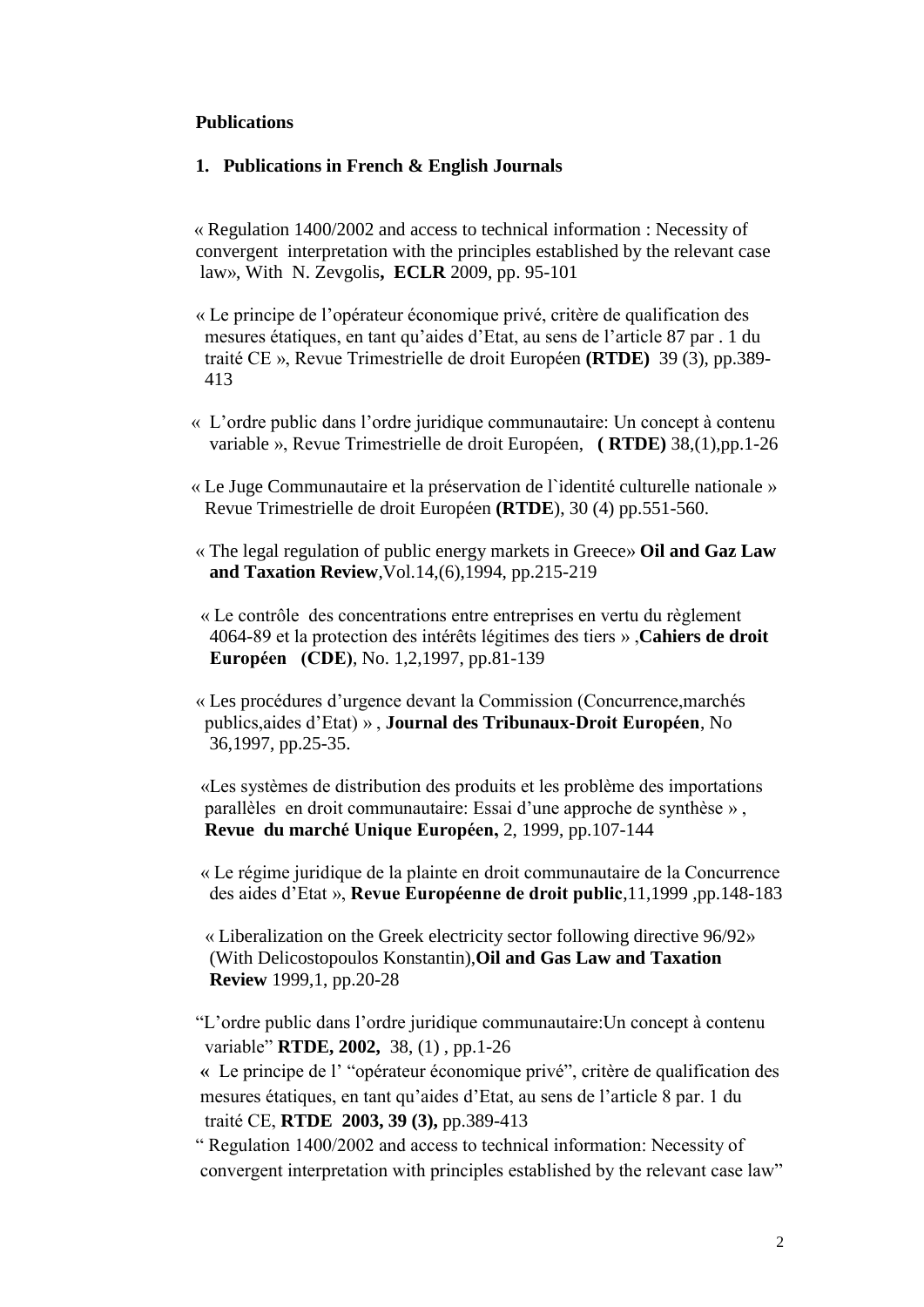## With N.Zevgolis, **ECLR 2009, pp. .95-201**

« Le régime dérogatoire du TFUE pour les aides d" Etat à l" industrie de lé défense », **Hellenic Review of European Law, International Edition**, **2013 , pp. 33-65**

## **2. Selected Publications in Greek**

## **a) Text Books**

« Droit Communautaire des affaires », Ed. Sakkoulas 2004

« European Business Law »Nomiki Vivliothiki 2012

" Unlawful State Aid and third parties legal protection" Nomiki Vivliothiki 2013

#### **b) Articles**

 "The application of competition rules to the arbitral procedure : The example of French , Hellenic and community Law, "**Nomiko Vima** 1989, 37, pp.1024-1034.

 "The application of Article 86 EC to the patent "s licensing " **Commercial Law Review** 1993.16, pp.133-161

 "The tightness of selective distribution systems and the Hellenic and community competition law," **Commercial Law Review** 1994, 2, pp.145-175.

" The concept of collective dominance in Community Competition law  $\ldots$ **Nomiko Vima 2005**

 «The refusal to deal and the balance between the freedom of contract and indistorsed competition under article 82 CE : A right or an infringement according to competition law» , **Hellenic Review of European Law, 3, 2007, pp. 473-493**

 **"** The issue of" limitation period" under Regulation 1/2003 of the EU Council and the power of national competition authorities to impose fines for infringements of Community competition law", **Business and Corporate Law Review 1/2011, pp. 23-32**

 " The ports concession in the light of Community law", **Commercial Law Review A/2011, pp. 22-44.**

 **"** Privatisation of public enterprises in the light of the TFEU rules on state aid and free movement of capital" **Hellenic Review of European**